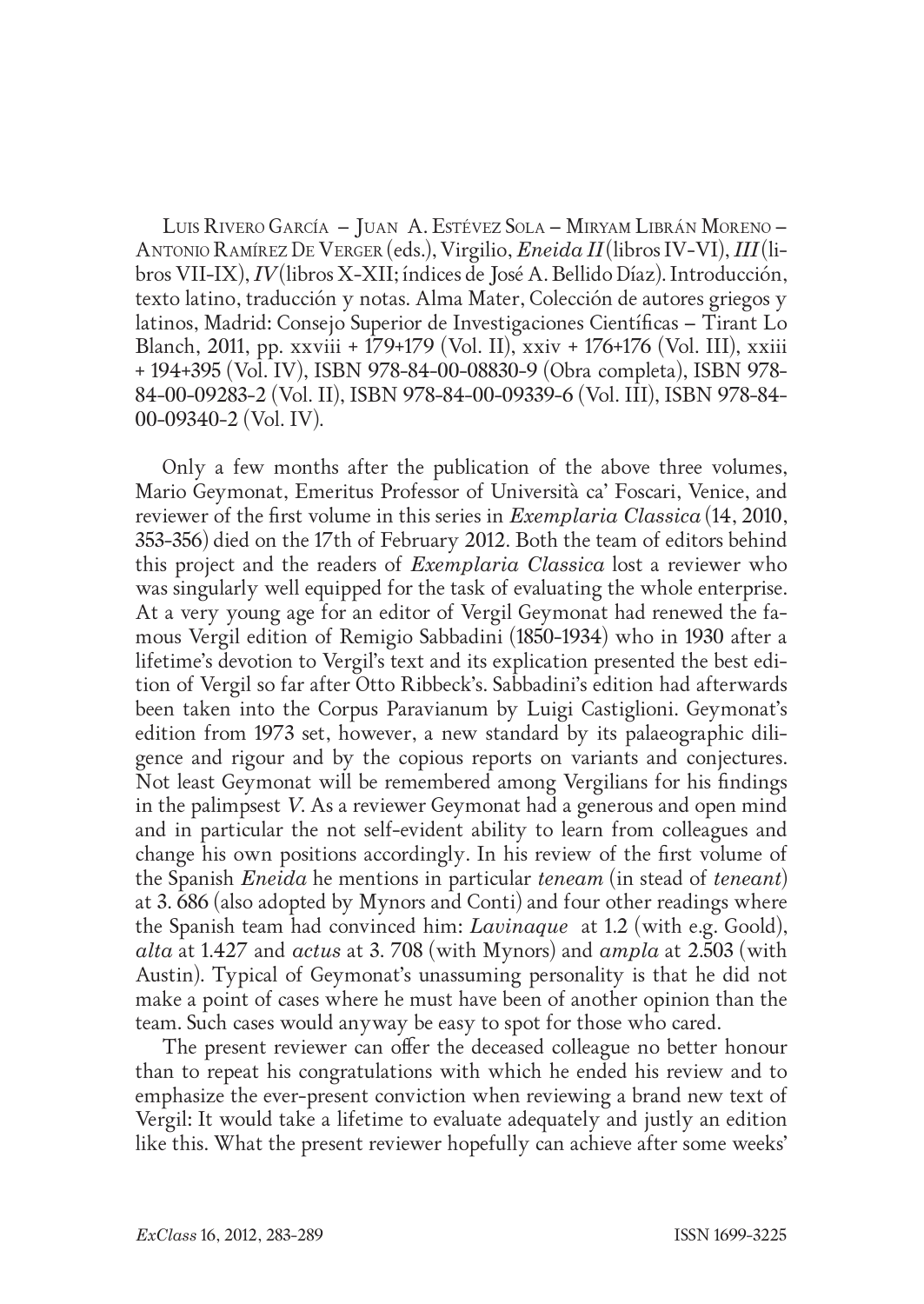company with the edition is only to scrape at the surface and put forward a few ideas that are not so much criticism of the present project as suggestions which future editors may or may not choose to take into account.

First of all a few words should be said about all four volumes taken as a whole: Already by their exterior the volumes are conspicuous by their quality: in binding, typography and paper. One fourth, three *libri* at a time, are united in each volume with the original text 'in fronte' as the Italians say and with the critical apparatus at the bottom. A Spanish translation accompanies the text on the opposite page and below there is a commentary keyed to the translation. At times we find a good quantitative correspondence between the left hand side and the right hand side, but often – and necessarily as a consequence of this kind of disposition – there will be more or less blank space on the left hand side due to the surplus created by the commentary. The indices (on which see some comments below) are put in pages of three columns in the last volume (200 pages altogether).

A distinctive and unusual feature not commented on by Geymonat in his review is the collective team of editors behind the project. The team consists of four in principle equal participants. As can be expected there has been from the start a division of tasks between them: Antonio Ramírez de Verger established a text and an apparatus to build on and proceed from, Luis Rivero García did most of the translation (I-IV and VII-XII), Miryam Librán Moreno prepared the running commentary and Juan A. Estévez Sola, who took part in the translation of Book VI, was responsible for manuscript research, scrutiny of editions and indirect testimonies. The introduction to the edition reflects these apportionments. The team has met regularly to discussions and decisions. In short we get the impression that a sort of intense and extensive seminar has preceded the publication. But as we know nothing about the kind of discussions and about possible tensions and disagreements we have to look to the finished product only.

We have not only to do with four volumes and four co-editors, but also with four parts that invite individual evaluation and separate comments: 1) An 'Introducción' in vol. I that could well have been a separate monograph is, as it seems, excellently fit for students of Vergil at the university level. I at least know no quite comparable book containing so much concise and upto-date information about the poet and his poems. 2) Then there is a highly competent edition of Vergil's text with critical apparatus and 3) a translation and 4) a running commentary (with indices). It is therefore to be hoped that the edition could exercise a much wider influence in the future than may now be the case if a publisher in the Anglo-Saxon market could have at least the essential parts of it (Introduction, Commentary, Indices) translated into English. This would be a boon to Vergil scholars across the world and help to bring them closer together. As it is, the text with its apparatus should be recognised as deserving an obvious place on the shelves in classical reading rooms and university libraries everywhere.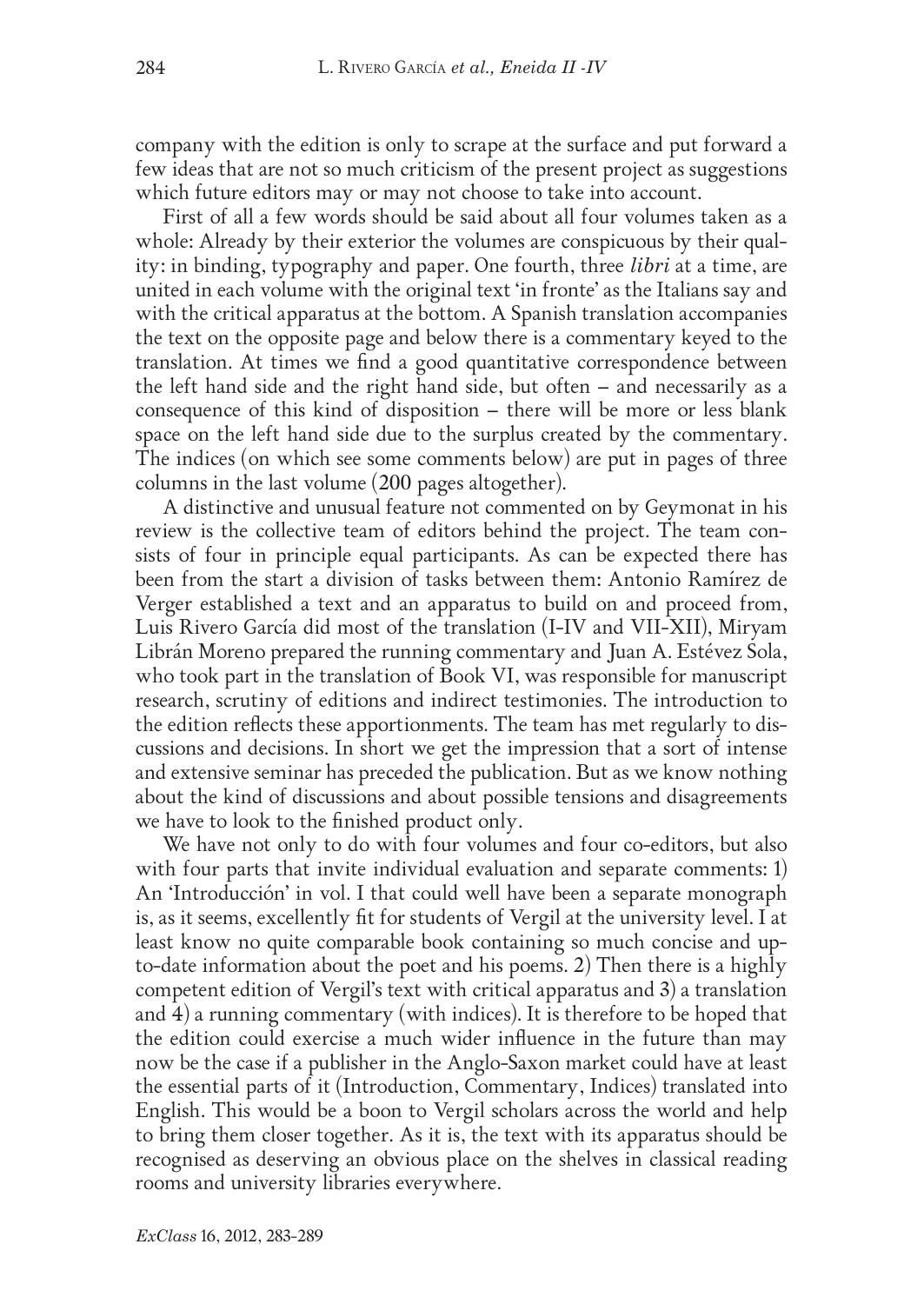*Apparatus criticus*: I begin with that part of the project which I deem to be the most original and valuable contribution to Vergilian studies in the whole project. The way to present the critical apparatus as part of an ancient text has been extremely long in the making, as we all know, and still improvements can be made to the concept. In this edition the *apparatus criticus* differs considerably from those in the other Vergil editions at hand: as to size it is between that of Geymonat (1973) and that of Conte (2009). To mention only a random sample: The apparatus of Conte to 4. 1 -100 counts 28 lines, that of Geymonat 117, whereas the Spanish team has 74. The apparatus of Geymonat was one intended more for textual critics and editors than for the average user who would have little or no interest in manuscript details, Conte, on the other hand, seeks often, but with variable success, to formulate concise and decisive arguments for his textual choices. In both respects our team steers successfully a middle course; at most a 'sed cf.' or a 'lege' with references signals their opinion. The real novelty of the apparatus is, however, to be found in the copious reports about the choices made by previous editors and critics. This alone ensures this edition a place in the forefront among to-day's editions. The mustering of previous editions is very impressive reaching from the 1514 Aldina edition of Naugerius (Andrea Navagero: cf. G. Mambelli, *Gli annali delle edizioni Virgiliane* no. 124) to Conte 2009 (an edition that appeared after the publication of vol. I). Particularly useful is the registration of De la Cerda's readings (1612). Future Vergilians will of course have better access to rare editions via the internet, but our edition will anyway save them from time-consuming search. Not always is a mention deserved so one could at times wish a more differentiated selection of editions, perhaps with the discrete use of an asterisk where an editor audaciously has departed from unanimous forerunners. In other respects as well I have noted a painstaking registration of conjectural activity, e.g. of Cunningham's, Peerlkamp's and Bährens' considerable output. Not often does the team insert a *fortasse recte* in their apparatus. Some seeding of conjectures is in my opinion to be recommended for future editors, not least when the documentation threatens to obfuscate the more valuable contributions. If say only a tenth of Peerlkamp's conjectures (most often in the form *Peerlkamp in notis*) deserves more serious consideration a good solution would be to curb the superabundance of conjectures and establish an *appendix critica* as relief to an overburdened *apparatus criticus* (see my recommendation in *SO* 80, 2005, 41 ff.).

An excellent improvement on the traditional form of the *app. crit.* is no doubt the team's use of a bold bullet (•) between the items, markings that easily catch our eye. (These bullets are not necessary, however, before the well displayed line numbers in bold.)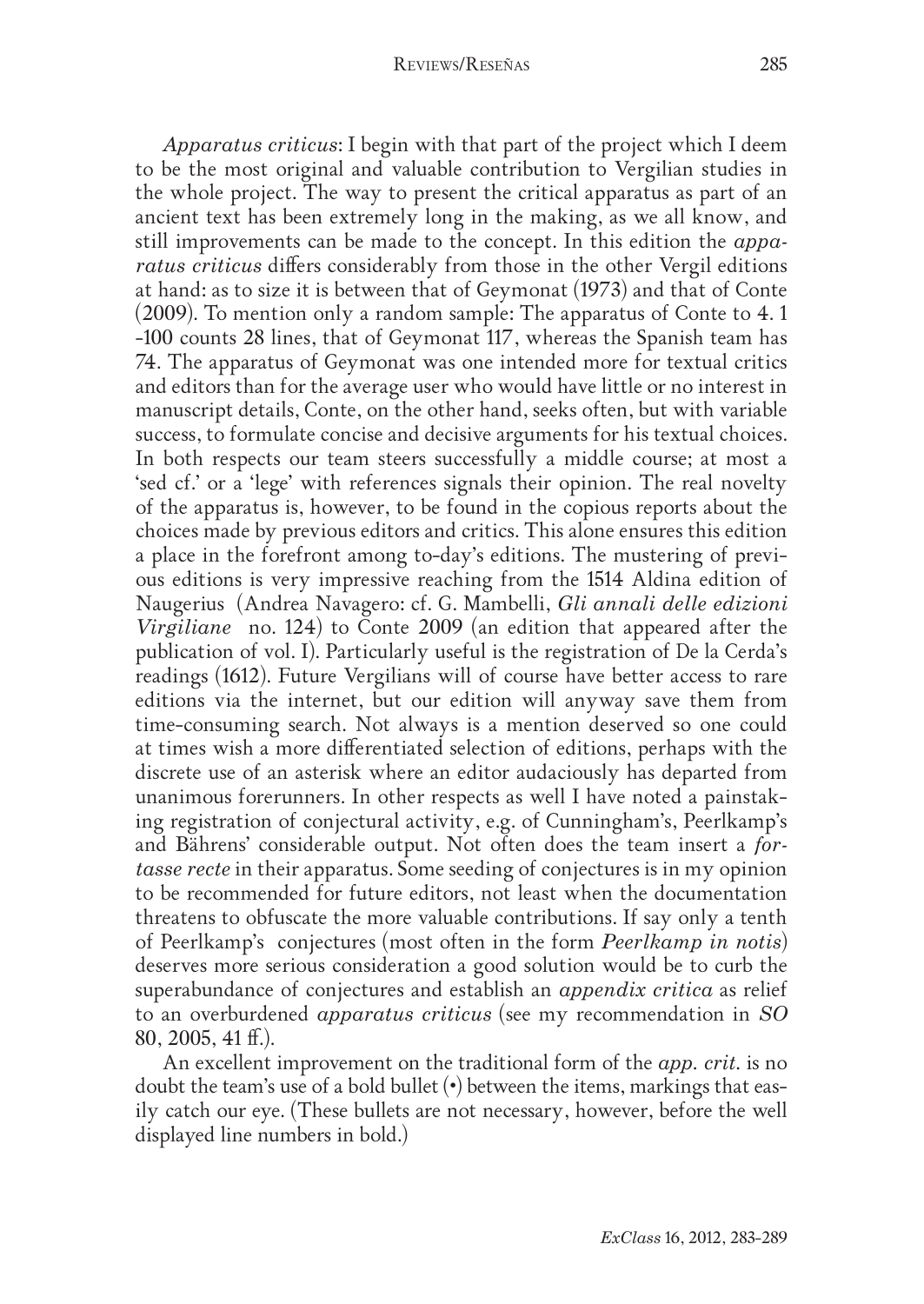*Constitutio textus*: As to the text itself, a prime concern of a reviewer will be to compare it with its rivals in the market. My reference will accordingly above all be Gian Biagio Conte's Teubner edition which was too close in time for the present project to influence it more than superficially it seems. 'Competitors' among serious readers of Vergil are also the editions of Geymonat (19731 , 20082 ), Fairclough – Goold (1999 – 2000), Perret (1977- 1980) and Mynors (1969) in addition to a number of commentaries by various scholars.

First of all: the text is free from misprints, at least as far as I have been able to discern. I have only noted the trifle that *Rex* at 7.45 should have been written with small *r* according to the editorial principles. The team has understandably adjusted the orthography of *Nesaie* at 5.826 to reflect that of Homer, but a note on the orthography of the manuscripts is missing. And the same line 5.826 is not repeated from *G*. 4.338, but interpolated in the Georgics from the Aeneid.

The text is structured with more frequent sectionizing than is found in Conte's edition. In accordance with the useful and well organized synopsis introducing each book, the main sections of the text are easy to see set off as they are by the use of a blank line.

The good choices of editors among variants and their recourse to conjecture if needed are of course essential qualities whenever a new edition is being evaluated. As the reviewer has had only a limited time to ponder upon these choices I will refrain from being too definitive on individual issues. That is not to say, however, that the team's text has left me indifferent in the matter.

I have observed a good many choices with which I wholly sympathize and where the team's reading should have priority over Conte's. I think that *conubii* is excellent at 4.168 (which none of my reference texts have, but which is found in *V* and in Naugerius and De la Cerda!). I also believe with the team that *praecipites vigilate* belong together at 4.573; and *ambiguumve* at 5.326 seems obvious to me. Likewise *odoratum lauris* should not be doubted at 6.658; *haud* at 9.283 would be my choice as well; and an exclamation mark of approval is well deserved in the margin of *repertam* at 4.692; *hunc iuxta* at 7.649 is also a eureka; *insidiis* at 10.754 (in stead of *insignis*) is now ably defended also by De Paolis in *Paideia* 66, 2011, 565f.

As a matter of course I am in doubt in many cases and find that some choices should have a second thought: the choice of *primum* (in stead of *primus*) at 6.819, *poenigenam* (in stead of *Phoebigenam*) at 7.773, *in medio* (instead of Markland's brilliant conjecture *it medio*) at 8.588, *ille* (in stead of *illa* with *R*) at 9. 481; *funera* (in stead of Bembo's *funere*) at 9.486.

It is not only the Devil who is in the details, but also the good editor of texts. In that respect much praise should be accorded to our team. *Orthography* may seem a minor issue in a new edition; it falls too easily into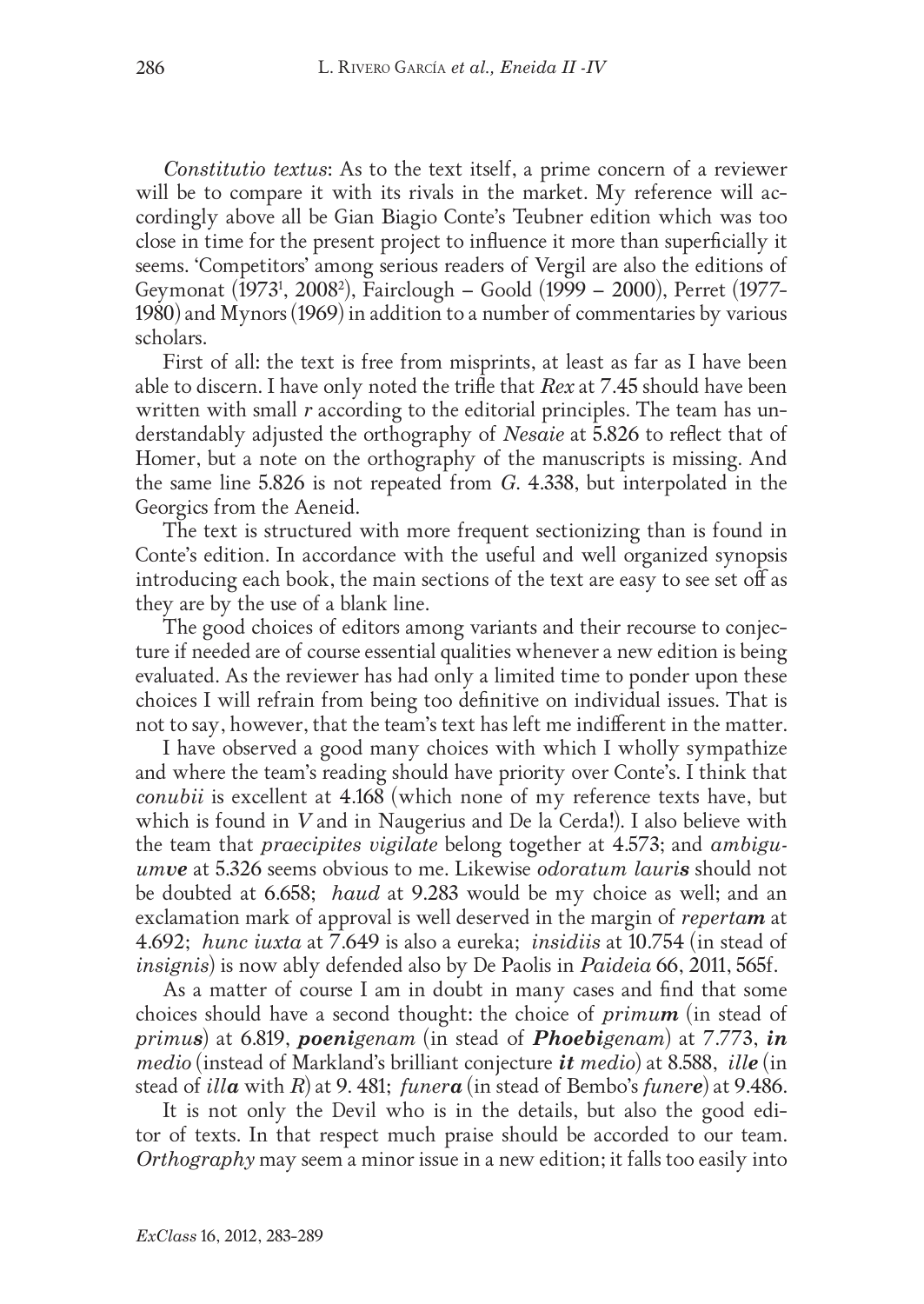the indifferent bag of *quisquiliae*. Nonetheless I want to praise the team for not writing *moer*- in stead of *mur*- in the later books (10.24 & 26; 11.382). Some tricky cases remain on the agenda, however: the team prefers *vires* (acc. pl.) at 5.680, but *viris* at 6.114, and *vires* again at 6.771. And why *tres* at 10. 350, but *tris* at line 351? I for one would not put too much faith in our manuscripts, however much one appreciates the information provided by Valerius Probus (cf. Gellius 13.21). The team writes regularly *pennus* in stead of *pinnus* (Conte). I am not so sure. If Fedeli is right in finding an anagram at Hor. *Carm*. 4.2.3 (cf. *Q. Horatii Flacci Carmina liber IV* ed. P. Fedeli a I. Ciccarelli, Firenze 2008, 124) – which seems convincing – then Horace wrote *pinnus*, and probably Vergil as well.

*Punctuation* was rightly praised by Geymonat after the appearance of vol. I. No doubt such questions will be more prominent in future editions of Vergil. Punctuation, wisely used, is a means at our modern disposal to bring ancient *scriptura* closer to the viva voce situation that must always be a kind of virtual ideal to strive after. Perhaps it would have been a good thing to discuss principles and practise as part of the discussion of textual matters. Much considerate thought is displayed in that respect by our team, and I seldom disagree.

We find much good use of three dots (...) to signal a sort of *aposiopesis*: 4.76; 603; 8.403; 9.51; 10.67 (and some more). I disagree only concerning the famous line 6. 882 (*heu miserande puer! si qua fata aspera rumpas …*) where I sympathize with Conte's exclamation mark. The comma is mostly put to good use, e.g. in all cases where *heu* is involved (not at 6.882 however) where we also usually find the exclamation mark and further at 6.705; 7.156; 8.141; 9.17; 405, to mention only some random examples. In some cases, a comma is indispensable, like at 5.317 (*simul ultima signant,* …). In other cases the team has wisely refrained from commas (see e.g. 4.84; 4.136) as it is mostly unnecessary to encapsulate an abl. abs. within commas. But in some cases, the comma would have eased our understanding, e.g. at 5.262 (*loricam …/ donat habere viro decus et tutamen in armis*) or at 9.91 (how is *ullo* to be understood?) whereas I would not have put it at 6.122 after *Thesea* – a famous query.

I also believe that the use of parentheses will be more discussed in future editions. In some cases our team uses dashes or commas in stead of parenthesis to good effect: 6.84-85; 7.197-200; 11.548-9, to mention only a few examples. In other cases a little more discernment would have been appropriate if one believes as I do that a parenthesis should primarily be used when some minor point is added. A good illustration can be found in the most famous passage in all Vergil: compare the use of parenthesis at 847f. *excudent alii spirantia mollius aera/ (credo equidem)* [indeed, parenthetical!] with its use at 851f. *tu regere imperio populos, Romane, memento/ (hae tibi erunt artes)* [which least of all is an aside remark by the poet!].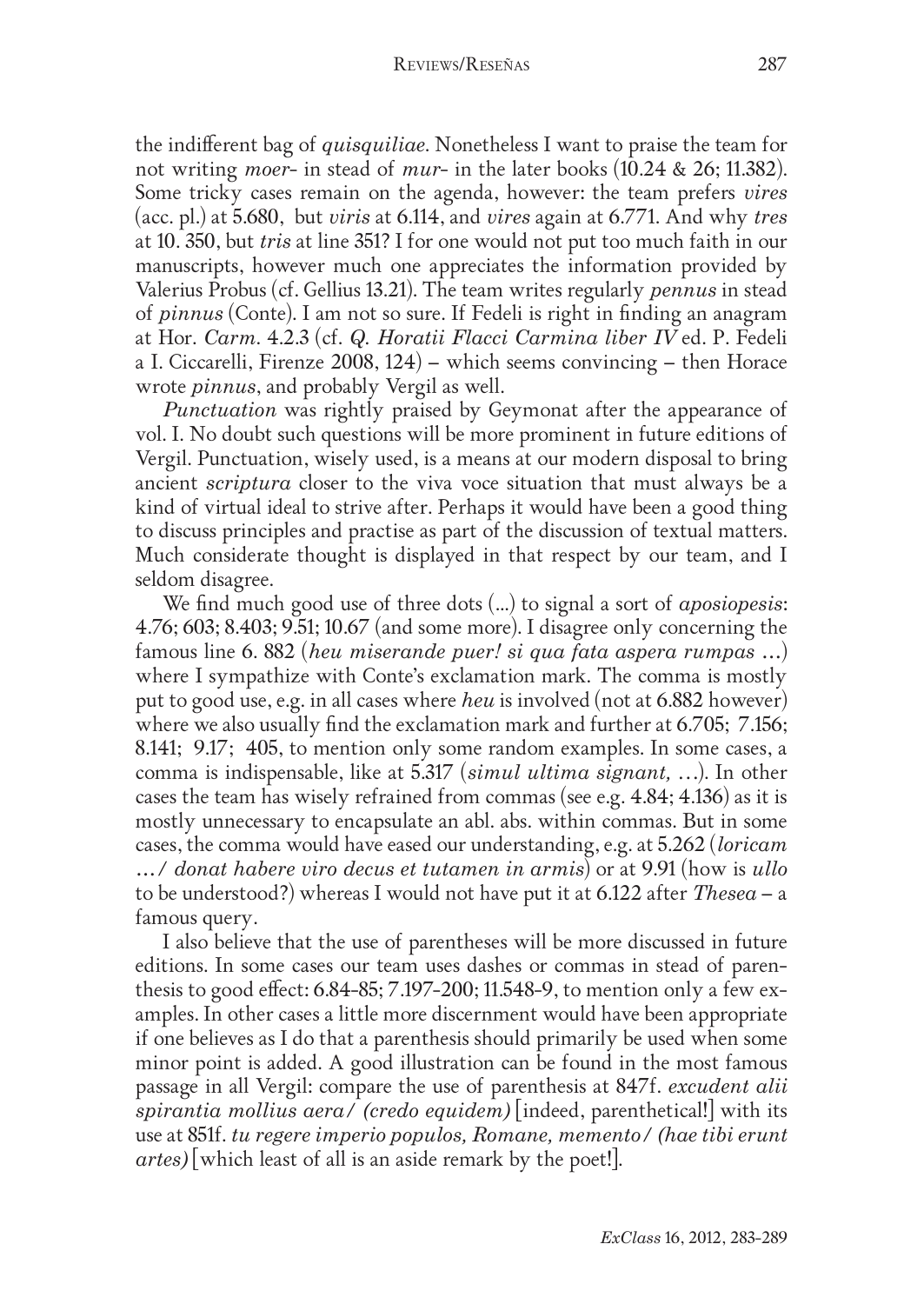*Colon*. Its use to-day is often rather arbitrary, if not pointless. When it is used to mark an asyndeton, especially an asyndeton causale, the colon is an excellent thing, e.g. 4.23; 6.850; 7.300; 9.291.

*Capital letters* are found more often in this edition than in Conte's. It is not difficult to agree with our team when they write e.g. *Penates* with capital P. Or when they print *Genitor* with a capital G when Jupiter is meant: 9.630; 727, or when *Genitrix* means Magna Mater at 10.234 and *Ignipotens* means Vulcanus at 8. 414, but there may be difficult border cases: At 10.466 *Genitor* is Hercules' father, not our common heavenly Father. *Mavortis … Campus* at 12.200 is a good example of a definite place name, but if we accept *Lugentes Campi* (6.441) and *Fortunata Nemora* (6.639) with capital letters, why *sedes beatae* with small letters? Or why *Maeandro* at 5.251 when it does not signify the river?

The use of *italics* seems mostly to follow the principle that when a name serves as a predicative, then italics are used: 4.172; 5.116-122 (but italicized *Italus Mnestheus* at line 117 is awkward); 602; 718; 6.234; 7.63; 411 & 412; 777; 8.322 & 324; 331; 338; 344 (but not 345!); 358; 422; 9.388; 10.166; 195; 209; 11.105; 543; 12.134; 824-27; 845. I do not find this practice quite convincing. It affects the visual impact of the written page in a slightly disconcerting way.

We find much good use of the *exclamation mark*, but which criteria should there be? To look only at the Sixth Book: 172; 188 & 189 and 465 are good cases with highly charged feelings involved, but the Sibyl's *acceleremus* at 6.630 has no exclamation mark, whereas 7.301 has one, and so on. One wonders which criteria decide its use.

Much remains to be done in this field in order to bring the written text somewhat closer to a recital situation. An interesting point in the *Aeneid*  from that point of view is for example the team's text: *fremit "arma" iuventus* at 11.453. No doubt the quotation marks brings an auditive side to our attention in a way which the ancients would have appreciated.

Some more critical remarks: I for one cannot share the quotation marks at 6.573-74 dividing the passage between direct speech from the Sibyl and comments from the poet. I would give it all to the Sibyl. I am not always at the first glance sure about what the team means by its varying practice concerning some more or less indubitable interpolations in the text: 4.273 (italics, no brackets); 5.595 (italics, brackets); 778 (italics, brackets); 6.242 (italics, brackets); 8.46 (no italics, brackets); 12.232 (italics, no brackets); 612- 613 (italics, brackets). Is there a uniform standard?

*Interpretatio*: The commentary – a substantial part of the new edition – would have deserved a review of its own. What I have done is to see how a recent Anglo-American commentary, that of James O'Hara (*Vergil, Aeneid*